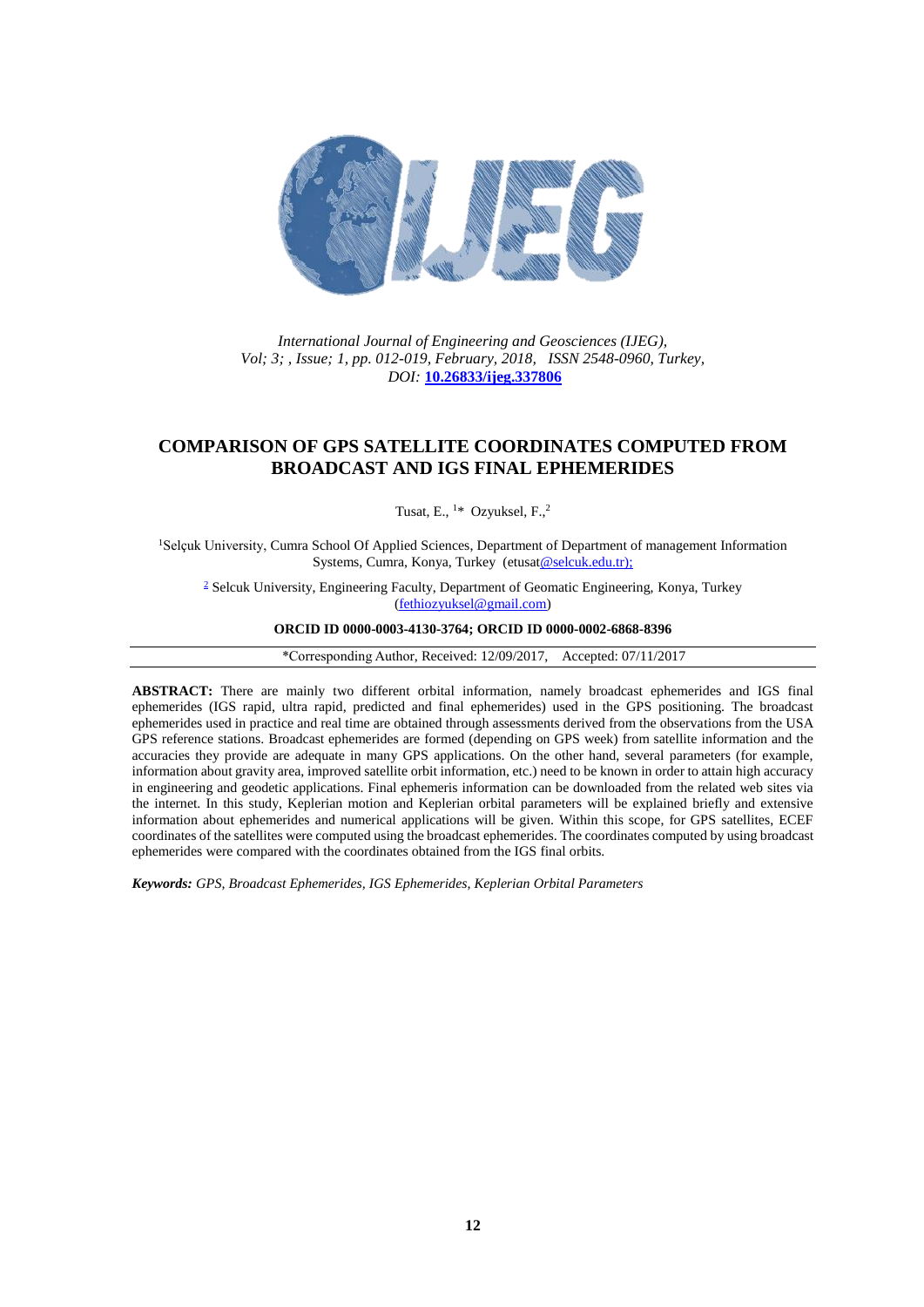

### **1. INTRODUCTION**

Knowledge of ephemerides is an important issue for all GNSS applications because all ground positioning applications begin with the positions of GNSS satellites (Yoon, 2015). The computation and prediction of precise satellite orbits, together with appropriate observations and adjustment techniques is, for example, essential for the determination of;

-geocentric coordinates of observation stations,

−field parameters for the description of the terrestrial gravity field as well as for

the determination of a precise and high resolution geoid, -trajectories of land-, sea-, air-, and space-vehicles in realtime navigation,

-Earth's orientation parameters in space (Seeber, 1993)

Keplerian elements forming the fundamental information of the satellite orbit motion need to be known in order to make accurate orbit definitions in navigation and other relevant fields where satellite methods are used to determine positions.

Satellite motions are expressed through Kepler's Laws and are defined via six Keplerian orbital elements (Seeber 1993, Hoffmann-Wellenhof et al. 1994, Warren 2002). These are shown in Figure 1 and explained in Table 1.



Figure 1 : Keplerian Orbital Elements (Seeber, 1993)

Three of the Keplerian orbital elements (a, e, P) describe the shape of the orbit while the other three elements  $(i, \Omega)$ , ω) enable orientation of the orbit in the ECEF (Earth Centered Earth Fixed) coordinate system.

Ephemerides data involving satellite orbital information are used to determine the position of a point on earth. Ephemerides data express Keplerian Orbital Information and data belonging to the momentary position of the satellite. Basis vector measured via GPS and point position accuracies vary depending on the accuracy of the ephemerides used in calculation.

| Parameter | <b>Explanation</b>                                                                   |
|-----------|--------------------------------------------------------------------------------------|
| Ω         | Right ascension of ascending node<br>(measured as radian on the<br>equatorial plane) |
| 1         | Inclination of the Orbital Plane                                                     |
| ω         | Argument of Perigee                                                                  |
| a         | Semi major axis of orbital plane<br>(meter)                                          |
| e         | Numerical eccentricity of ellipse;<br>$e \leq 0.01$                                  |
| р         | <b>Epoch of Perigee Passage</b>                                                      |

### **2. GPS EPHEMERIDES**

Ephemerides in practical usage are broadcast ephemerides that constitute the control unit of GPS and are obtained through observations. Although broadcast ephemerides provide adequate accuracy in many applications, they may not be adequate for applications requiring high accuracy. Broadcast ephemerides are delivered to users as navigation messages (Seeber, 1993).

The error that occurs when the accuracy of the satellite position information broadcast in GPS Navigation message is low or when it is broadcast deliberately erroneously is called ephemeris error. This error is one of the disturbing effects that are hard to model. Therefore, it is important to take these disturbing effects, which are defined as ephemeris error, into consideration in computation of satellite orbits and this depends on proper measurement and modeling of forces affecting satellites (Tusat and Turgut, 2003). Since ephemeris error is a result of prediction of satellite positions, the size of this error will increase as one moves away from the reference epoch for ephemerides. When the matter is analyzed in terms of the user, the error that will be caused by satellite error in  $\Delta r$  size in fundamental components  $(\Delta b)$  of base in b length can be expressed in the following equation (Kahveci and Yildiz, 2001).

$$
\frac{\Delta b (m)}{b (km)} = \frac{\Delta r}{\rho_R^{SV}(km)}\tag{1}
$$

Here,  $\rho_R^{sv}$  denotes the satellite-receiver distance.

Thus, if satellite-receiver distance is taken to be approximately 20200 km, errors in lengths that will be obtained for different ephemeris errors and base lengths on the basis of equation (1) are shown in Table 2 (Kahveci and Yildiz, 2001).

| <b>Ephemeris</b><br>Error(m) | <b>Baseline</b><br>(km) | Error<br>(ppm) | Error<br>(mm) |
|------------------------------|-------------------------|----------------|---------------|
| 2.5                          |                         |                |               |
| 2.5                          | 10                      | 0.1            |               |
| 2.5                          | 100                     | 0.1            | 12            |
| 2.5                          | 1000                    | 0.1            | 124           |
| 0.05                         |                         |                |               |
| 0.05                         | 10                      |                |               |
| 0.05                         | 100                     | 0.002          | 0.2           |
| 0.05                         | 1000                    | 0.002          | 2.5           |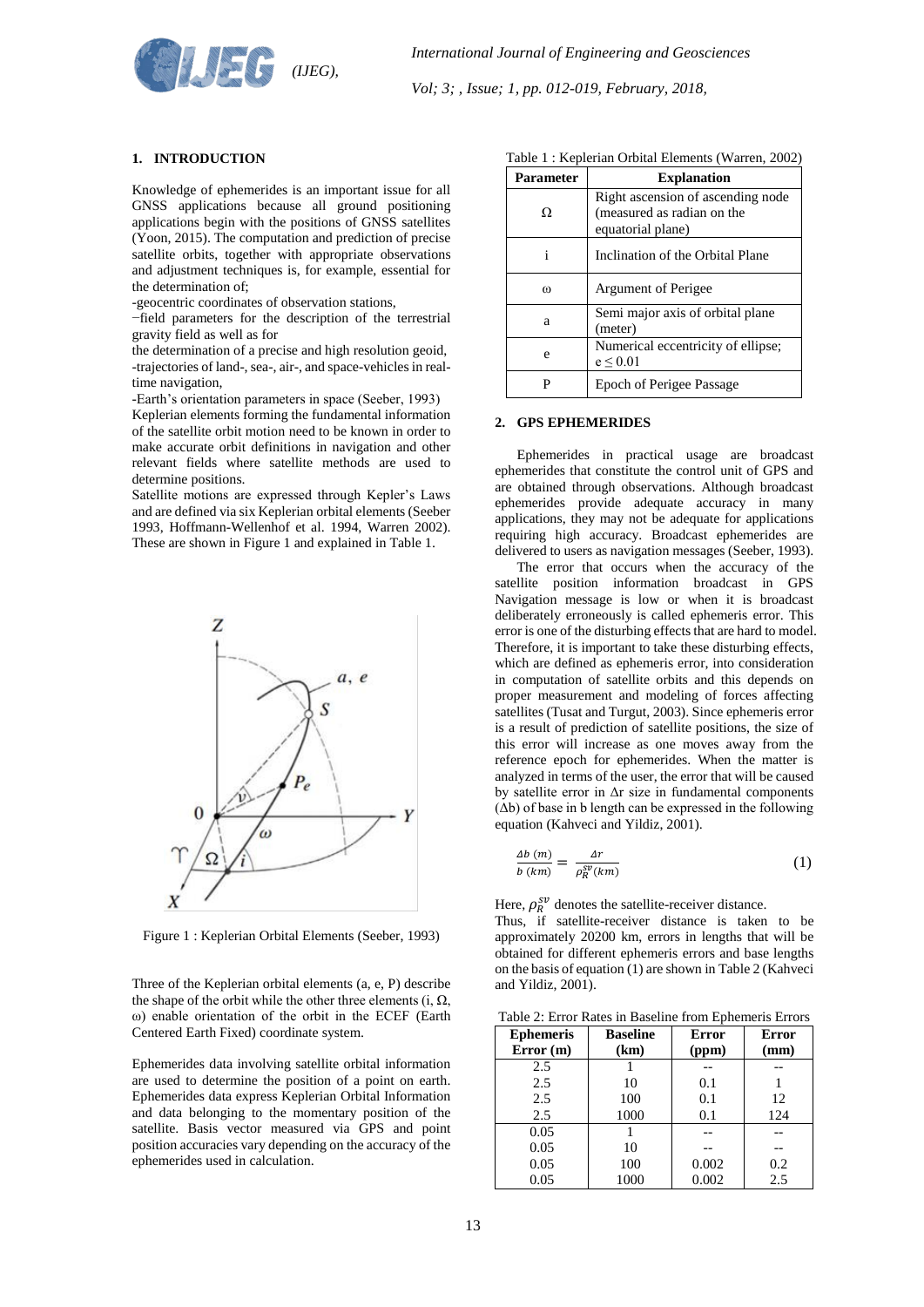

The effect of ephemeris error is quite low for baselines of a few kilometers. However, the size of this error increases significantly in cases where baselines reach a few kilometers, which causes a problem in the use of GPS system in geodetic applications that require a high level of accuracy (Kahveci and Yildiz, 2001).

Main causes of the error in question involve atmospheric drag and pressure by solar radiation. Sizes of predicted orbit and real orbit may exhibit differences especially during periods of high solar activity. Accuracy of geocentric coordinates obtained through broadcast ephemerides is not better than  $\pm 2.5$  cm (Seeber, 1993).

### **2.1 Broadcast Ephemerides**

Users need to know real time satellite positions and satellite system time in order to perform navigation tasks. Orbital information included in the data signal is broadcast via navigation message. Navigation message is determined by the Control Unit and transmitted to users by GPS satellites as "broadcast". The GPS navigation message file which contains the broadcast ephemeris gives the Keplerian parameters needed to compute the coordinates and clock correction for each satellite (Bidikar et al. 2014).

Broadcast ephemerides are used to compute the following items (Parkinson, 1996);

- − satellite position at epoch,
- − satellite velocity at epoch,
- − three clock parameters per satellite,
- − solar radiation pressure coefficients per satellite,
- − y-axis acceleration bias,
- − two clock parameters per monitor station, and
- − one tropospheric scale factor per monitor station. In the Kalman Filter process, predicted satellite positions are in the form of perturbation parameters and Keplerian elements (Figure 2). All parameters defining the satellite orbit and the state of the satellite clock are

summarized in Table 3 below. The parameters refer to a given reference epoch, t<sub>0e</sub> for the ephemeris and t<sub>0c</sub> for the clock, and they are based on a four hours curve fit (ICD, 1993). Hence, the representation of the satellite trajectory is achieved through a sequence of different disturbed Keplerian orbits (Seeber 1993).

The parameter sets in Table 3 are used to compute satellite time and satellite coordinates. The first group of the parameters are used for real satellite time. The second group defines a Kepler ellipse in reference epoch while the third group includes nine perturbation parameters.



Figure 2 : Keplerian and perturbed parameters in broadcast ephemerides (Seeber, 1993)

| Table 3: Parameters of Broadcast Ephemerides (Seeber, |  |
|-------------------------------------------------------|--|
| 1002)                                                 |  |

|                                           | 1993)                                     |
|-------------------------------------------|-------------------------------------------|
|                                           | <b>Time Parameters</b>                    |
| $t \circ$                                 | Reference time, ephemerides               |
|                                           | parameters [s]                            |
| $t_{0c}$                                  | Reference time, clock parameters [s]      |
| $a_0, a_1, a_2$                           | Polynomial coefficients for clock         |
|                                           | corrections (bias [s], drift [s/s], drift |
|                                           | rate $[s/s^2]$                            |
| <b>IODC</b>                               | Issue of Data, Clock, arbitrary           |
|                                           | identification number                     |
|                                           | <b>Keplerian Parameters</b>               |
| $\sqrt{\mathbf{a}}$ , e, i <sub>0</sub> , | Keplerian elements of $T_{0e}$            |
| $\Omega_0$ , $\omega$ , $M_0$             |                                           |
| <b>IODE</b>                               | Issue of Data, Ephemeris, arbitrary       |
|                                           | identification number                     |
|                                           | <b>Perturbation Parameters</b>            |
| $\Lambda$ n                               | Mean motion difference from               |
|                                           | computed value [semicircles/s]            |
| $di/dt$ (or                               | Rate of change for inclination angle,     |
| IDOT)                                     | (radian/second)                           |
| Ω                                         | Rate of change in ascending node          |
|                                           | right ascension                           |
|                                           | Correction coefficients for perigee       |
| Cuc, Cus                                  | argument, (radian)                        |
|                                           | Correction coefficients for geocentric    |
| Crc, Crs                                  | distance, (meter)                         |
|                                           | Correction coefficients for               |
| Cic, Cis                                  | inclination angle, (radian)               |

### **2.2 IGS Final Ephemerides**

Precise ephemerides and clock parameters depend on observations at monitor stations scattered across the world. Dual-frequency receivers that could measure both code phases and carrier phases of all visible satellites were established at some stations. Satellite errors can be purged of time errors of the station clock through use of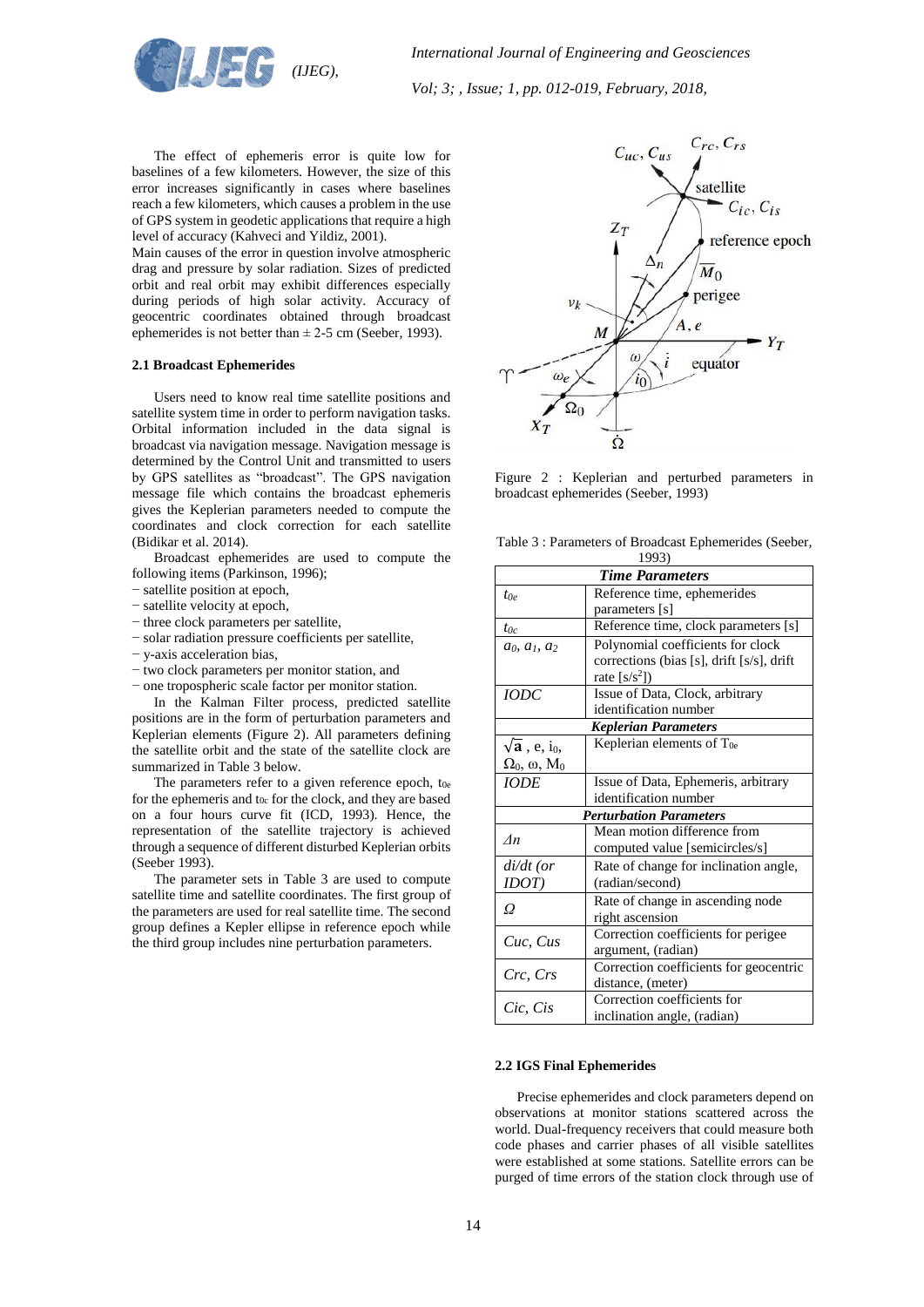

high precision oscillators (rubidium-cesium atomic standard) (Seeber, 1993). Data files are in general compatible with SP3 (standard product 3) data format (Remondi, 1991; Hilla, 2002; IGS 2017).

Today, the most important source for final ephemerides and other GPS products is IGS. Production of IGS (International GNSS Service) orbital information began with an experimental GPS measurement campaign that took place on 21<sup>st</sup> June 1992. (Kahveci and Yildiz, 2001) Unlike broadcast ephemerides, IGS orbits are formed from phase observations made in an intensive global network. Figure 3 shows IGS points in the world.



Figure 3 : IGS Network (IGS, 2017)

Today, IGS is responsible for collection, archiving and distribution of GPS measurements that could be used, with adequate accuracy, in scientific studies and engineering applications. These GPS measurements are used to obtain the following products (IGS, 2017).

- High accuracy GPS satellite ephemerides
- Earth rotation parameters (ERP)

- Coordinates of IGS monitor stations and their velocities

- Clock information belonging to GPS satellites and IGS monitor stations

- Computation of tropospheric zenith path delay

IGS products enable improvement and development of the ITRF system, determination of the movements of earth's crust, identification of changes on sea surface and provide high accuracy required by ionospheric studies. IGS performs these tasks within the following structure.

- A global observation network consisting of 506 stations

- Three global data centers

o CDDIS (Crustal Dynamics Data Information System at Goddard Space Flight Center, USA)

o IGN (Institut Geographique National, France)

o SIO (Scripps Institution Oceanography)

Seven centers of analysis; CODE, NRCAN (EMR), ESA, JPL, GFZ, NGS and SIO.

The task of centers of analysis is to produce daily global data uninterruptedly (Kahveci and Yildiz, 2001). IGS produces four different pieces of orbital information according to orbits and clocks: IGS-Ultra-Speed, IGS Speedy, IGS Result orbital information (see Table 4).

| 2017)                             |                            |                                                    |                    |                                       |                            |
|-----------------------------------|----------------------------|----------------------------------------------------|--------------------|---------------------------------------|----------------------------|
| <b>Type</b>                       | <b>Accuracy</b>            |                                                    | Latency            | <b>Updat</b><br>es                    | Sample<br><b>Interval</b>  |
| <b>Broadcast</b>                  | orbits                     | $\sim 100 \text{ cm}$                              |                    | real time                             | daily                      |
|                                   | Sat.<br>Clocks             | ~5<br><b>RMS</b><br>ns<br>$\approx$ 2.5 ns Sdev    |                    |                                       |                            |
| Ultra-Rapid<br>(predicted<br>half | orbits                     | $\sim$ 5 cm                                        |                    | at 03,                                |                            |
|                                   | Sat.<br>Clocks             | $\sim$ 3 ns RMS<br>$\sim$ 1.5 ns Sdev              | real time          | 09, 15,<br>21<br><b>UTC</b>           | $15 \text{ min}$           |
| Ultra-Rapid<br>(observed<br>half) | orbits                     | $\sim$ 3 cm                                        |                    | at 03,<br>09, 15,<br>21<br><b>UTC</b> | $15 \text{ min}$           |
|                                   | Sat.<br>Clocks             | $\sim$ 150 ps<br><b>RMS</b><br>$\sim 50$ ps Sdev   | $3 - 9$<br>hours   |                                       |                            |
| Rapid                             | orbits                     | $\approx$ 2.5 cm                                   |                    | at 17                                 | $15 \text{ min}$           |
|                                   | Sat. $&$<br>Stn.<br>Clocks | $~5$ ps RMS<br>$\sim$ 25 ps Sdev                   | $17 - 41$<br>hours | <b>UTC</b><br>daily                   | $5 \text{ min}$            |
| Final                             | orbits                     | $\sim$ 2.5 cm<br>$~15$ ps RMS<br>$\sim$ 20 ps Sdev |                    | every                                 | $15 \text{ min}$           |
|                                   | Sat. &<br>Stn.<br>Clocks   |                                                    | $12 - 18$<br>days  | Thursd<br>ay                          | Sat.: 30s<br>Stn: 5<br>min |

Table 4 : IGS GPS satellite and clock accuracy (IGS,

# **3. MATERIAL AND METHOD**

So far, GPS satellite orbits have been explained. In this regard, GPS satellite coordinates were computed in the ECEF coordinate system using the IGS final (igs18632.sp3) and broadcast ephemerides (brdc2650.15n) data belonging to September 22, 2015 at 12.00 hours in order to investigate the effect of ephemerides information on coordinates, and comparisons were made. In the numerical application conducted, the effect of broadcast ephemerides belonging to the points on satellite coordinates was investigated by changing only the orbital information from among the selected parameters in the comparison.

#### **Computation of ECEF Coordinates from Satellite Orbits**

RINEX (Recevier INdependent EXchange format) navigation file data are used to compute a GPS satellite orbit or its position at a certain moment in ECEF coordinate system. (Figure 4).



Figure 4 : RINEX data block for SV 1

Ephemerides parameters used in the computations are given Table 3. It is possible to compute highly accurate satellite coordinates in the ECEF coordinate system using these data in a certain algorithm.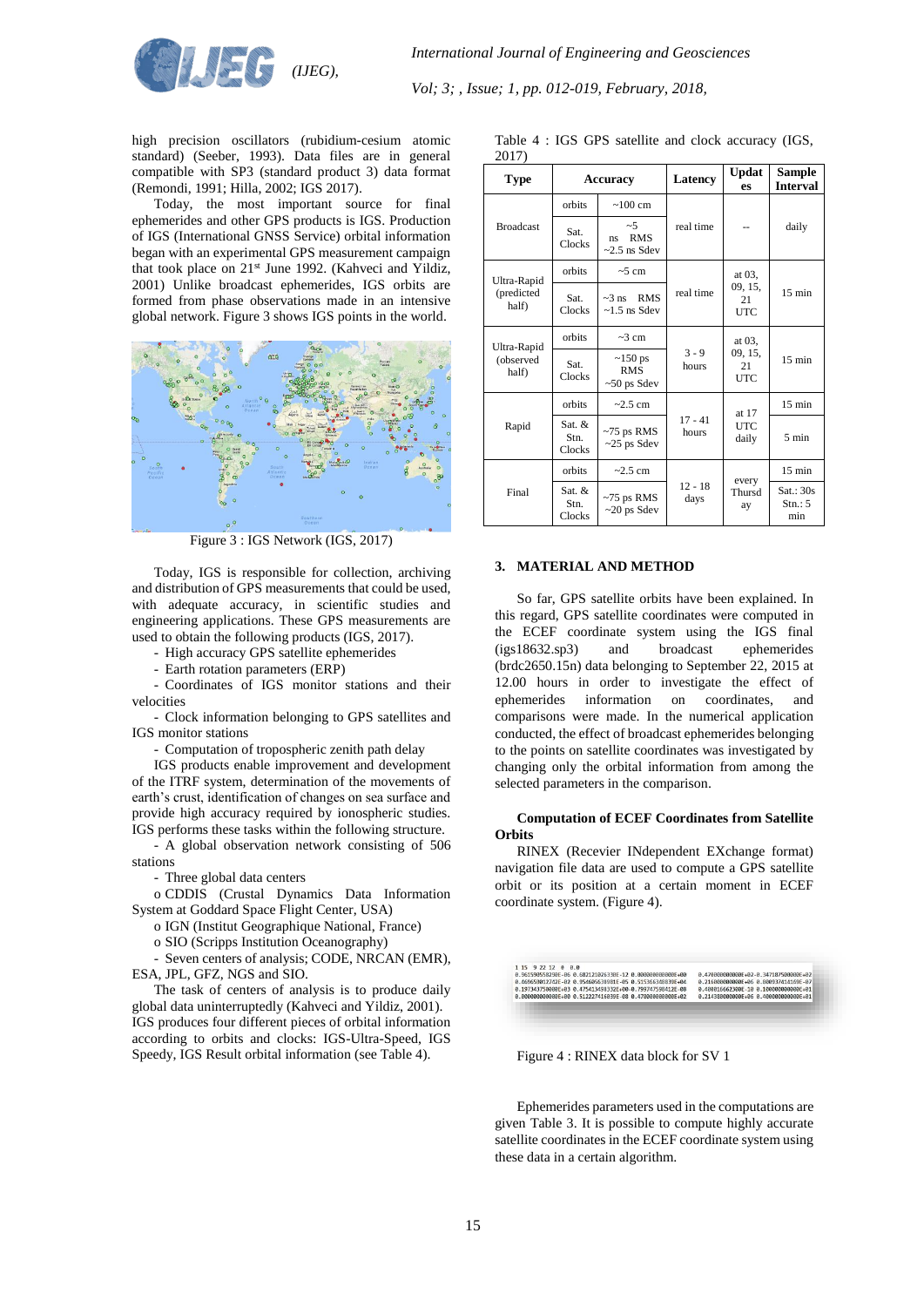

## **Satellite Position Computation Algorithm**

Computation of the position of a satellite in ECEF coordinate system is quite simple. The algorithm to be used to this end is given in Table 5.  $E_k$  and  $V_k$  variables, which were not in linear correlation, were found using Newton-Raphson iteration technique.

| $GM_e = 3.986008 \times 10^4 m^3/s^2$                                              | Gravitational<br>Constant                |
|------------------------------------------------------------------------------------|------------------------------------------|
| $\dot{\Omega}e = 7.292115167x 10^{-5} rad/s$                                       | Earth rotation rate                      |
| $a=(\sqrt{a})^2$                                                                   | Semi-major axis                          |
| $n_0 = \sqrt{\frac{GM}{a^3}}$                                                      | Computed<br>mean<br>motion               |
| $n = n_0 + \Delta n$                                                               | Corrected<br>mean<br>motion              |
| $t_k = t - t_{0e}$                                                                 | Time according to<br>$t_{0e}$            |
| $M_k = M_0 + n \cdot t_k$                                                          | Mean anomaly                             |
| $E_k = M_k + e \cdot \sin E_k$                                                     | Eccentric anomaly                        |
| $V_K = \tan^{-1}(\frac{\sqrt{1 - e^2} \cdot \sin E_k}{\cos E_k - e})$              | True anomaly                             |
| $V_{K=} \cos^{-1}(\frac{e + \cos f_n}{1 + e \cos f_n})$                            | True anomaly                             |
| $U_k = \omega + V_k$                                                               | Argument<br>οf<br>latitude               |
| $\delta U_k = C_{uc} \cos 2U_k + C_{us} \sin 2U_k$                                 | of<br>Argument<br>latitude correction    |
| $\delta r_k = C_{rc} \cos 2U_k + C_{rs} \sin 2U_k$                                 | Radius correction                        |
| $\delta_k = C_{ic} \cdot \cos 2U_k + C_{is} \sin 2U_k$                             | Inclination<br>correction                |
| $\Phi_k = U_k + \delta U_k$                                                        | Corrected argument<br>of latitude        |
| $r_k = a(1 - e \cos E_k) + \delta r_k$                                             | Corrected radius                         |
| $i_k = i_o + i t_k + \delta i_k$                                                   | Corrected<br>inclination                 |
| $\Omega_k = \Omega_0 + (\dot{\Omega} - \dot{\Omega}_e)t_k - \dot{\Omega}_e t_{oe}$ | Corrected longitude<br>of ascending node |
| $X_k = r_k \cdot \cos \Phi_k$                                                      | Position<br>1n<br>the                    |
| $Y_k = r_k \sin \Phi_k$                                                            | orbital plane                            |
| $X_k = X_k \cdot \cos\Omega_k - Y_k \cdot \sin\Omega_k \cdot \cos i_k$             | Earth<br>fixed                           |
| $Y_k = K_k \sin\Omega_k + Y_k \cos\Omega_k \cos i_k$                               | satellite<br>geocentric<br>coordinates   |
| $Z_k = Y_k \sin i_k$                                                               |                                          |

### **4. RESULTS AND DISCUSSION**

For a comparison, the data obtained from a broadcast ephemeris file belonging to the selected time and all the coordinates in the ECEF system belonging to all the satellites were computed using the algorithm (see Table 5) and the results are given in Table 6. Since broadcast ephemerides information belonging to satellites 19 and 28 did not exist for the time we studied, it was not included in the computations and comparisons.

Table 6 : Coordinates Computed from Broadcast Ephemeris Data

|              | <b>BROADCAST EPHEMERIDES</b>               |                |                  |  |
|--------------|--------------------------------------------|----------------|------------------|--|
|              | Date: 22.09.2015<br>Time: 12 00 00.0 (UTC) |                |                  |  |
| SV           | X(m)                                       | Y(m)           | Z(m)             |  |
| PG01/1       | 13241509.1112                              | -22684517.4902 | -3185779.0525    |  |
| PG02 / 2     | -19062942.1707                             | 8040568.1264   | $-16021004.7228$ |  |
| PG03/3       | 10524879.3394                              | -13434155.3029 | -20348279.9791   |  |
| PG04 / 4     | 17487635.7595                              | -18899496.8878 | 5580890.8762     |  |
| PG05 / 5     | -25726352.4852                             | 2709436.6092   | 6395764.0177     |  |
| PG06 / 6     | -15102048.5066                             | -4355823.4206  | -21409473.3875   |  |
| PG07/7       | 1496332.7481                               | -20904086.3120 | 16200889.5707    |  |
| PG08 / 8     | 9613449.6557                               | -13567567.5895 | 20756256.7077    |  |
| PG09 / 9     | -6982217.0162                              | -24840578.1163 | $-6271115.2489$  |  |
| PG10/<br>10  | 18020769.3446                              | 3708296.6187   | 19272097.6589    |  |
| PG11/<br>11  | 10220819.5620                              | -23855161.8523 | 4866821.5666     |  |
| PG12/<br>12  | -13429111.3494                             | 11403133.8642  | -19910724.6289   |  |
| PG13/<br>13  | -14751728.3410                             | 2703241.8466   | 21782990.8531    |  |
| PG14/<br>14  | 14467152.0676                              | 20339524.5241  | -9046264.9330    |  |
| PG15 /<br>15 | -9148103.2099                              | 14508567.5799  | 20105616.2170    |  |
| PG16/<br>16  | 25972823.0282                              | -282111.9732   | 6335651.6228     |  |
| PG17/<br>17  | -15209695.7659                             | -19577725.9601 | -9512594.6810    |  |
| PG18/<br>18  | 9998746.5952                               | 15467674.9555  | 19733909.5573    |  |
| PG20 /<br>20 | -13952448.9143                             | 13459192.4687  | 18035077.8103    |  |
| PG21/<br>21  | 3030146.4229                               | 19664885.4718  | 18152398.9758    |  |
| PG22 /<br>22 | 21902903.8949                              | 10072173.1631  | 11577960.4784    |  |
| PG23/<br>23  | 4016930.7221                               | -19851266.3489 | -16786537.5994   |  |
| PG24 /<br>24 | -14556384.6682                             | 22111328.9425  | -224097.5724     |  |
| PG25/<br>25  | 1034402.1893                               | 14955831.4442  | -22033883.4358   |  |
| PG26/<br>26  | 25790651.8787                              | 4884605.0664   | -4080593.8351    |  |
| PG27/<br>27  | 15971808.8445                              | -394385.3141   | 21211096.3291    |  |
| PG29 /<br>29 | 3925251.3408                               | 24880784.6118  | -8473995.8229    |  |
| PG30/<br>30  | -7846485.3755                              | -14067794.7995 | 21104373.4715    |  |
| PG31/<br>31  | 15397134.8865                              | 3526605.8571   | -21275951.9003   |  |
| PG32/<br>32  | 21311233.5969                              | -6694899.2395  | -13990519.1669   |  |

Satellite coordinates existing in current IGS final ephemerides file are given in Table 7.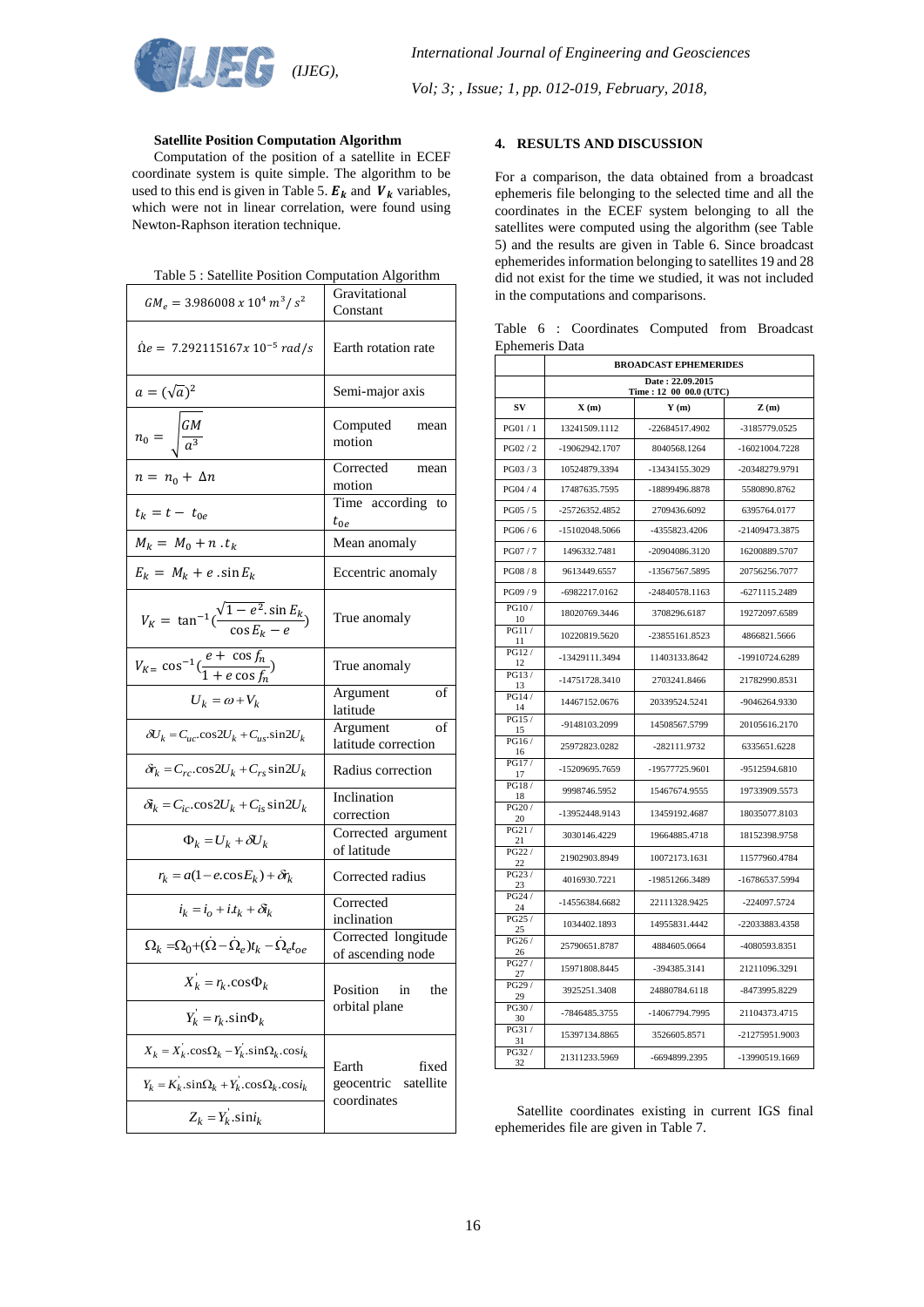

|                         | <b>IGS FINAL EPHEMERIDES (PG)</b> |               |                 |  |
|-------------------------|-----------------------------------|---------------|-----------------|--|
|                         | 22.09.2015 - 12 00 00.0 (UTC)     |               |                 |  |
| SV                      | X(km)                             | $Y$ (km)      | $Z$ (km)        |  |
| PG01/<br>-1             | 13241.510267                      | -22684.518437 | -3185.778312    |  |
| PG02 /<br>2             | -19062.942489                     | 8040.569306   | -16021.003732   |  |
| PG03/<br>3              | 10524.880813                      | -13434.156207 | -20348.279989   |  |
| PG04 /<br>4             | 17487.636021                      | -18899.497890 | 5580.890525     |  |
| PG05/<br>5              | -25726.352210                     | 2709.437346   | 6395.764498     |  |
| PG06/<br>6              | -15102.049290                     | -4355.823474  | -21409.474085   |  |
| PG07/<br>$\overline{7}$ | 1496.332264                       | -20904.086346 | 16200.889743    |  |
| PG08/<br>8              | 9613.449439                       | -13567.568723 | 20756.257558    |  |
| PG09 /<br>9             | -6982.216570                      | -24840.579318 | $-6271.115865$  |  |
| PG10/<br>10             | 18020.769915                      | 3708.298193   | 19272.098083    |  |
| PG11/<br>11             | 10220.820960                      | -23855.162761 | 4866.822869     |  |
| PG12/<br>12             | -13429.111902                     | 11403.134108  | -19910.723909   |  |
| PG13/<br>13             | -14751.729370                     | 2703.244991   | 21782.991689    |  |
| PG14/<br>14             | 14467.151791                      | 20339.526524  | -9046.265445    |  |
| PG15/<br>15             | -9148.104842                      | 14508.566576  | 20105.615974    |  |
| PG16/<br>16             | 25972.824222                      | -282.113556   | 6335.654492     |  |
| PG17/<br>17             | -15209.694542                     | -19577.726766 | -9512.594024    |  |
| PG18/<br>18             | 9998.748167                       | 15467.676057  | 19733.910223    |  |
| PG20/<br>20             | -13952.450041                     | 13459.192872  | 18035.078960    |  |
| PG21/<br>21             | 3030.148062                       | 19664.885926  | 18152.400788    |  |
| PG22 /<br>22            | 21902.903891                      | 10072.173885  | 11577.959609    |  |
| PG23/<br>23             | 4016.930809                       | -19851.266599 | -16786.537380   |  |
| PG24 /<br>24            | -14556.385671                     | 22111.329422  | -224.097685     |  |
| PG25/<br>25             | 1034.402967                       | 14955.832070  | $-22033.884220$ |  |
| PG26/<br>26             | 25790.653160                      | 4884.605494   | -4080.593578    |  |
| PG27/<br>27             | 15971.809573                      | -394.384769   | 21211.097228    |  |
| PG29 /<br>29            | 3925.250834                       | 24880.784699  | -8473.995905    |  |
| PG30/<br>30             | -7846.486155                      | -14067.795260 | 21104.374161    |  |
| PG31/<br>31             | 15397.134642                      | 3526.606158   | -21275.951929   |  |
| PG32 /<br>32            | 21311.233542                      | -6694.900451  | -13990.520418   |  |

| Table 7: Coordinates Taken from IGS Final Ephemerides |  |
|-------------------------------------------------------|--|
| File                                                  |  |

When the coordinates obtained from two different types of ephemerides information were compared, the differences in Table 8 were reached and they were shown in Figure 5.

|  |  | Table 8 : Differences in Coordinates Obtained from |  |
|--|--|----------------------------------------------------|--|
|  |  | Broadcast Ephemeris and IGS Final Ephemeris Data   |  |

|                        | Broadcast Ephemeris and IGS Final Ephemeris Data<br><b>DIFFERENCES</b> |               |               |  |  |  |
|------------------------|------------------------------------------------------------------------|---------------|---------------|--|--|--|
| $S_{\bf V}$            | $\Delta X(m)$                                                          | $\Delta Y(m)$ | $\Delta Z(m)$ |  |  |  |
| PG01 / 1               | 1.1558                                                                 | $-0.9468$     | 0.7405        |  |  |  |
| PG02 / 2               | $-0.3183$                                                              | 1.1796        | 0.9908        |  |  |  |
| PG03/3                 | 1.4736                                                                 | $-0.9041$     | $-0.0099$     |  |  |  |
| PG04 / 4               | 0.2615                                                                 | $-1.0022$     | $-0.3512$     |  |  |  |
| PG05 / 5               | 0.2752                                                                 | 0.7368        | 0.4803        |  |  |  |
| PG06 / 6               | $-0.7834$                                                              | $-0.0534$     | $-0.6975$     |  |  |  |
| PG07 / 7               | $-0.4841$                                                              | $-0.0340$     | 0.1723        |  |  |  |
| PG08 / 8               | $-0.2167$                                                              | $-1.1335$     | 0.8503        |  |  |  |
| PG09 / 9               | 0.4462                                                                 | $-1.2017$     | $-0.6161$     |  |  |  |
| PG10 / 10              | 0.5704                                                                 | 1.5743        | 0.4241        |  |  |  |
| PG11/11                | 1.3980                                                                 | $-0.9087$     | 1.3024        |  |  |  |
| PG12 / 12              | $-0.5526$                                                              | 0.2438        | 0.7199        |  |  |  |
| PG13 / 13              | $-1.0290$                                                              | 3.1444        | 0.8359        |  |  |  |
| PG14 / 14              | $-0.2766$                                                              | 1.9999        | $-0.5120$     |  |  |  |
| PG15 / 15              | $-1.6321$                                                              | -1.0039       | $-0.2430$     |  |  |  |
| PG16 / 16              | 1.1938                                                                 | $-1.5828$     | 2.8692        |  |  |  |
| PG17 / 17              | 1.2239                                                                 | $-0.8059$     | 0.6570        |  |  |  |
| PG18 / 18              | 1.5718                                                                 | 1.1015        | 0.6657        |  |  |  |
| PG20 / 20              | $-1.1267$                                                              | 0.4033        | 1.1497        |  |  |  |
| PG21 / 21              | 1.6391                                                                 | 0.4542        | 1.8122        |  |  |  |
| PG22 / 22              | $-0.0039$                                                              | 0.7219        | $-0.8694$     |  |  |  |
| PG23 / 23              | 0.0869                                                                 | $-0.2502$     | 0.2194        |  |  |  |
| PG24 / 24              | $-1.0028$                                                              | 0.4795        | $-0.1126$     |  |  |  |
| PG25 / 25              | 0.7777                                                                 | 0.6258        | $-0.7842$     |  |  |  |
| PG26 / 26              | 1.2813                                                                 | 0.4276        | 0.2571        |  |  |  |
| PG27 / 27              | 0.7285                                                                 | 0.5451        | 0.8989        |  |  |  |
| PG29 / 29              | $-0.5068$                                                              | 0.0872        | $-0.0821$     |  |  |  |
| PG30 / 30              | $-0.7795$                                                              | $-0.4605$     | 0.6895        |  |  |  |
| PG31 / 31              | $-0.2445$                                                              | 0.3009        | $-0.0287$     |  |  |  |
| PG32 / 32              | $-0.0549$                                                              | $-1.2115$     | $-1.2511$     |  |  |  |
| Maximum                | 1.6391                                                                 | 3.1444        | 2.8692        |  |  |  |
| Minimum                | $-1.6321$                                                              | $-1.5828$     | $-1.2511$     |  |  |  |
| Mean                   | 0.1691                                                                 | 0.0842        | 0.3392        |  |  |  |
| Standard<br>Deviations | 0.9180                                                                 | 1.0769        | 0.8617        |  |  |  |



Figure 5 : Differences of ECEF satellite coordinates computed from broadcast ephemerides from IGS final ephemerides

When Table 8 is examined, it is seen that the differences between the coordinate components of broadcast and final ephemerides vary between – 1,6321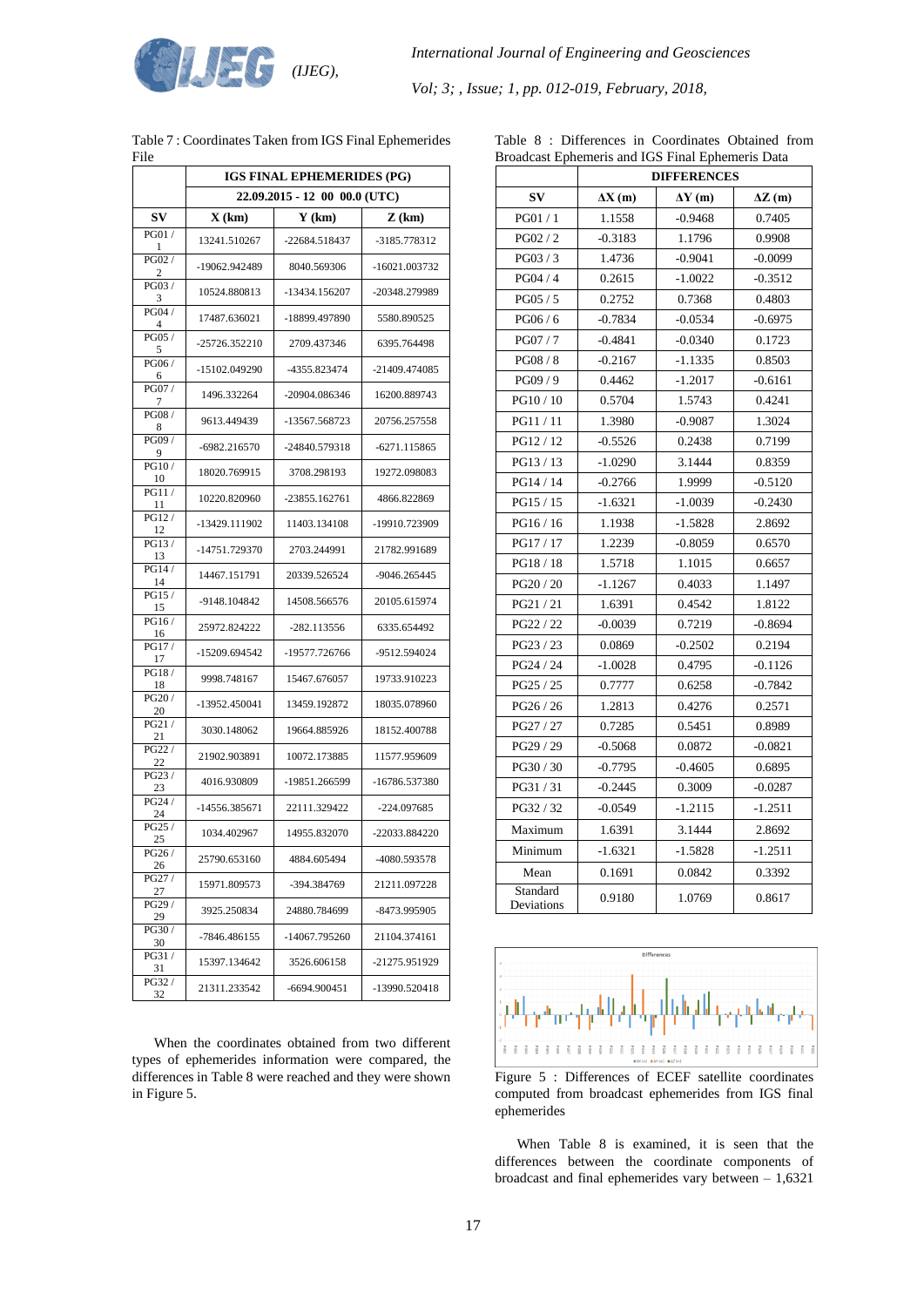

### **REFERENCES**

Bidikar, B., Rao, G.S., Ganesh, L., Santosh Kumar, MNVS., 2014. Satellite Clock Error and Orbital Solution Error Estimation for Precise Navigation Applications. Positioning, 2014, 5, 22-26

Cameron, A., 2015, "More, More, More. Accuracy, Accuracy, Accuracy." GPS World, September 2, 2015, [Access Date; 14.08.2017]

Federal Geodetic Control Committee (FGCC), 1989. Geometric Geodetic Accuracy Standards and Specifications For Using GPS Relative Positioning Techniques. Federal Geodetic Control Committee, Version 5.0, p.48.

Grzegorz, N., Mariusz, F., Zofia, B., 2015. Comparison of GPS Precise Ephemerides Interpolation Methods. 15th International Multidisciplinary Scientific GeoConferences SGEM2015, Section Geodesy and Mine Surveying, pp 161-170, DOI: 10.5593/SGEM2015/B22/S9.020

Hilla, S., 2010. The Extended Standard Product 3 Orbit Format (SP3-c). National Geodetic Survey National Ocean Service, NOAA, Silver Spring, MD 20910-6233, US[A,https://igscb.jpl.nasa.gov/igscb/data/format/sp3c.tx](https://igscb.jpl.nasa.gov/igscb/data/format/sp3c.txt) [t,](https://igscb.jpl.nasa.gov/igscb/data/format/sp3c.txt) [Access Date; 24.07.2017].

Hofmann-Wellenhof, B., Lichtenegger, H. and Collins, J., 1994. GPS – Theory and Practice. 3rd Edition, Springer-Verlag Wein New York.

ICD, 1993. Interface Control Document – NAVSTAR GPS Space Segment/Navigation User Interfaces (ICD-GPS-200C). ARINC Research Corporation, Revision IRN-200C-004, 12 April 2000.

IGS, 2017. International GNSS Service. http://www.igs.org/, [Access Date; 14.08.2017]

Kahveci, M., Yildiz, F., 2001. Global Positioning System Theory-Applications. Nobel Publisher, p.184, Ankara, (in Turkish).

Parkinson, B., Spilker, J. 1996. Global Positioning System: Theory and Applications. American Institute of Aeronautics and Astronautics, Volume U, p.643, Washington D.C.

Remondi, BW. 1991. NGS Second Generation ASCII and Binary Orbit Formats and Associated Interpolated Studies. Proceedings of the Twentieth General Assembly, International Union of Geodesy and Geophysics, Vienna, Austria, August 11-24, 1991, 28 pp.

Rui-xi, J., Xiao-yu, L., Chang-feng, X and Dong-yang, J., 2014. Broadcast Ephemerides Accuracy Analysis for GPS Based on Precise Ephemerides, Applied Mechanics and Materials Vols 602-605 (2014), pp 3667-3670.

Seeber, G., 1993. Satellite Geodesy: Foundations, Methods, and Applications. W. De Gruyter, p.531, Berlin, New York.

m and +1,6391 m on the X-axis, between -1,5828 m and +3,1444 m on the Y-axis and between -1,2511 m and 2,8692 m on the Z-axis. When the means of these differences are taken into consideration, it appears that X coordinate component has an average difference of ~17 cm, Y coordinate component ~8 cm, and Z coordinate component ~34 cm. On the other hand, when the standard deviations of computations are taken into consideration it can be seen from Table 8 that the mean standard deviation values are 0,9180 m, 1,0769 m, 0,8617 m for X, Y and Z components, respectively.

Numerous studies have been conducted from past to present with regard to orbital accuracy and its improvement. FGCC (Federal Geodetic Control Committee) stated in a guidebook entitled Geometric Geodetic Accuracy Standards and Specifications for Using GPS Relative Positioning Techniques published in 1989 that there were small differences between final ephemerides and broadcast ephemerides and that this accuracy was enough to meet the needs of most engineering projects. According to Rui-xi et al. (2014), accuracy of broadcast ephemerides was found to be around  $\pm 1$  m for each of the X, Y and Z coordinates. Likewise, it was stated in Grzegorz et al. (2015) and in IGS (2017) that satellite coordinates could be obtained with an accuracy of  $\pm 1$  m through broadcast ephemerides.

### **5. CONCLUSION**

Reliable, consistent positioning accuracy has always driven new product development in the survey and mapping sector of the GNSS market (Cameron 2015). It should not be forgotten that accuracy of the coordinates calculated from broadcast and final ephemerides data is influenced by gravity field information and tropospheric and ionospheric factors. ITRF system, which uses GRS80 reference ellipsoid, is used in productions made from final ephemerides whereas WGS84 system, which again uses GRS80 reference ellipsoid in calculations made from broadcast ephemerides data, but it is pointed out that there is not much difference between WGS84 and ITRF systems in practical applications (Stanaway 2007).

When all the effects are taken into consideration, the desired precision in the study to be conducted needs to be determined properly before deciding on the ephemerides information to be used. Use of IGS final ephemerides data in specific studies such as establishment of first degree Networks and deformation measurements which require extremely high precision may ensure that results have even higher levels of accuracy. For example, it would be appropriate to use IGS final ephemerides data to improve accuracies of ITRF coordinates of local/regional geodetic studies. On the other hand, release period of IGS products ranging from about 1 day to 2 weeks is a major disadvantage for high precision GNSS processing. Therefore, the fact that broadcast ephemerides data can be accessed at any time and that it yields results that are not much different from those obtained from final ephemerides data render broadcast ephemerides a more easily applied alternative in many practical applications.